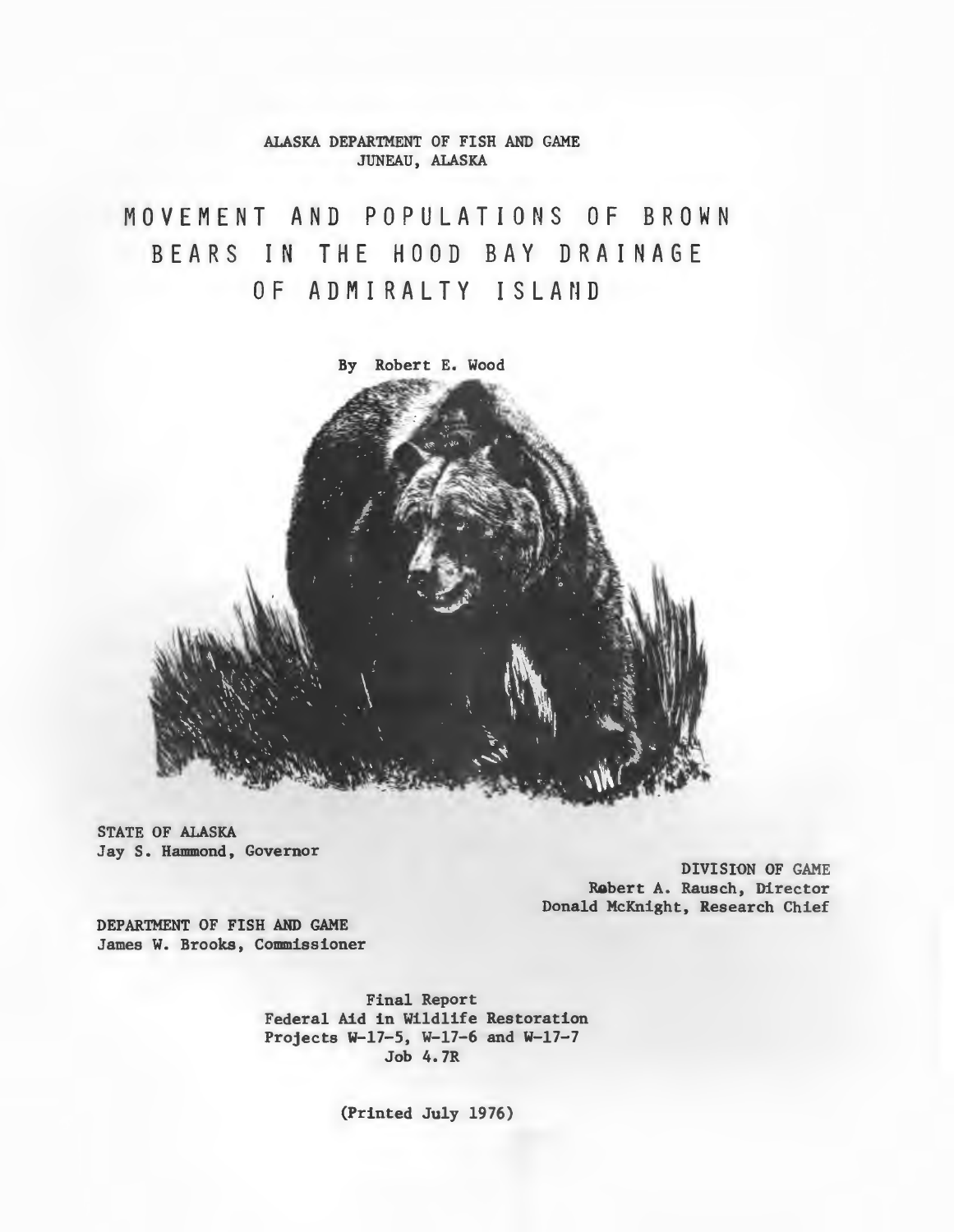# FINAL REPORT (RESEARCH)

| State:          | Alaska                              |            |                                                                                               |
|-----------------|-------------------------------------|------------|-----------------------------------------------------------------------------------------------|
| Cooperator:     | Robert E. Wood                      |            |                                                                                               |
| Project Nos.:   | $W-17-5$ , $W-17-6$<br>and $W-17-7$ |            | Project Title: Big Game Investigations                                                        |
| Job No.:        | 4.7R                                | Job Title: | Movement and Populations<br>of Brown Bears in the<br>Hood Bay Drainage of<br>Admiralty Island |
| Period Covered: | July 1, 1972 to June 30, 1975       |            |                                                                                               |

#### SUMMARY

Thirty-five brown bears were trapped with Aldrich foot snares along fish creeks in Hood Bay on Admiralty Island late in the summers of 1972, 1973 and 1974. Bears were marked and life history information was collected.

Observations of bears utilizing beaches were conducted in the springs of 1973, 1974 and 1975. Minimum numbers of bears using the beaches of Hood Bay were 31 in 1973, 32 in 1974 and 19 in 1975. Using tagged:untagged ratios population estimates for these same 3 years were 104, 70 and 72 bears, respectively.

Data from observations, hunter kills and other returns indicated southern Admiralty Island bears have restricted ranges. Maximum movement recorded was 7 miles and the average movement between recorded points was 3 .1 miles.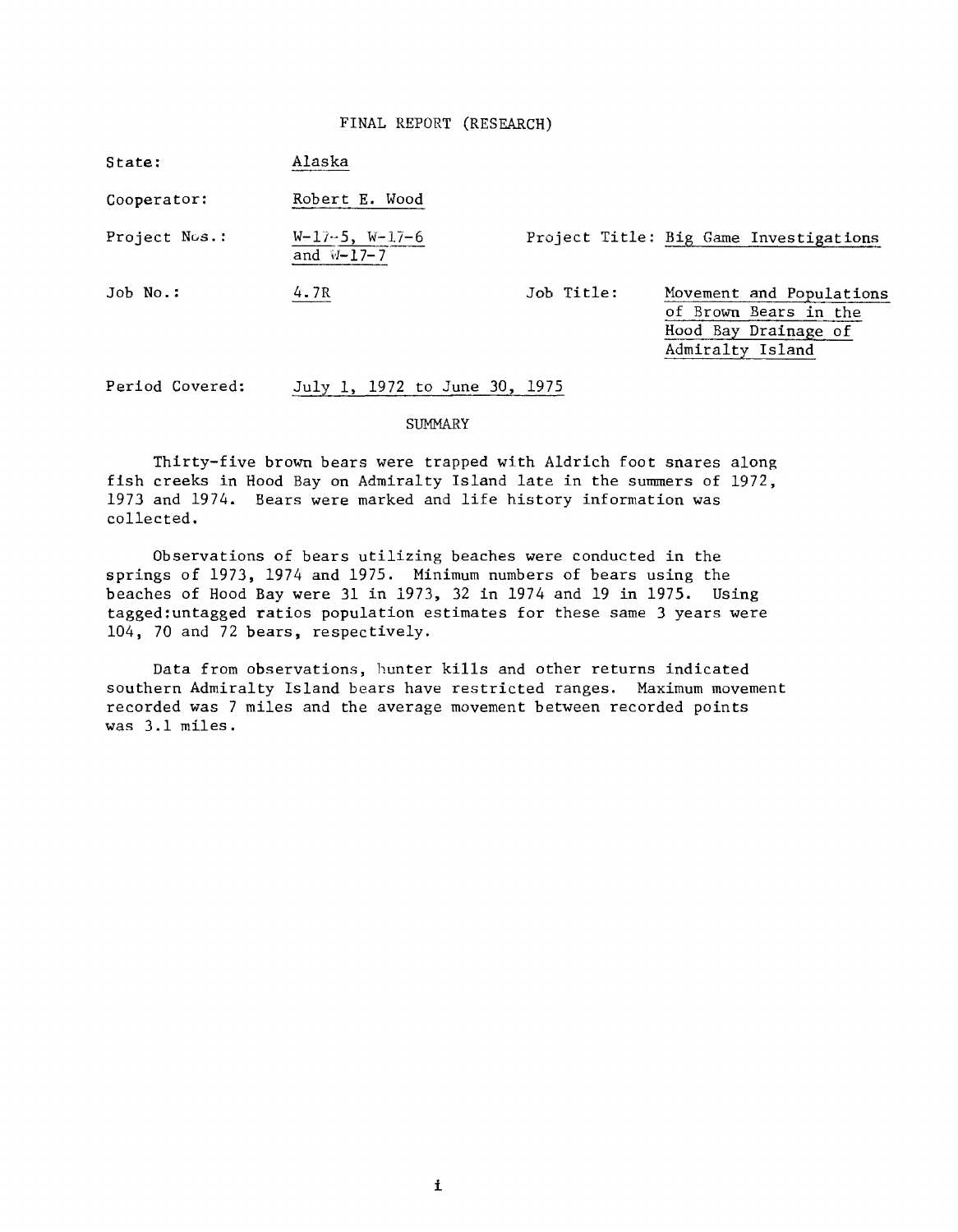## **CONTENTS**

#### **BACKGROUND**

On February 9, 1968 Champion International, Inc. was awarded the Juneau Unit Timber Sale by the U.S. Forest Service. This was the largest timber sale ever made in the United States and included significant portions of the better brown bear (U~sus *arctos)* habitat on Admiralty Island. The sale contract allowed for logging of approximately 95 percent of the available commercial timber in the sale area. Such intensive logging with attendant camps and roads would have greatly altered the existing habitat and the effect this development would have had on the brown bear population was unknown.

Since the completion of field work for this study, Champion International has elected to withdraw from the original contract and the withdrawl has been approved by the U.S. Forest Service. In all likelihood, this timber will not again be sold in a large, long-term sale, but most likely will be sold in smaller sales to independent bidders at some time in the future.

This study was initiated to evaluate the effects of clearcutting and logging related activities on brown bears. Hood Bay (Fig. 1) was chosen as the study area because of its large population of bears, its geographic location with respect to other bays of importance to bears, its excellent salmon streams and the fact that it was one of the first areas within the Champion sale scheduled for logging.

It was decided 'the best way to measure the effect of logging on brown bears was to obtain a population estimate of the bears within a proposed cutting area and determine the extent of their movements prior to logging activities. Upon completion of logging in the area, the procedure would be repeated. Population estimates would be obtained from a tagging and observation and/or recovery program. Hunter kills and observations of tagged bears would also provide movement information.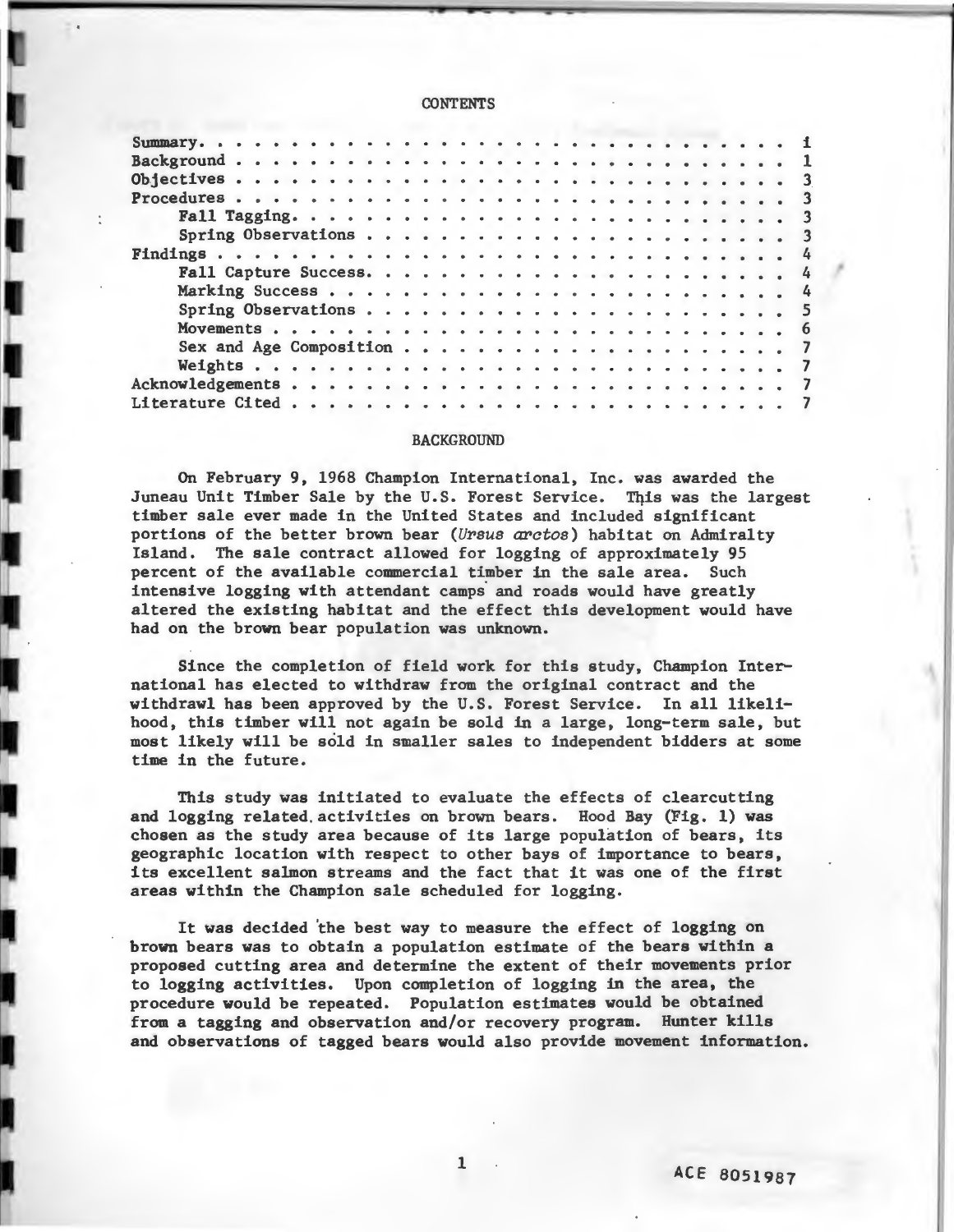Figure 1. Hood Bay Study Area, Admiralty Island, Southeast Alaska

Ш

 $\overline{\phantom{a}}$ 

L

Ĩ



Study Area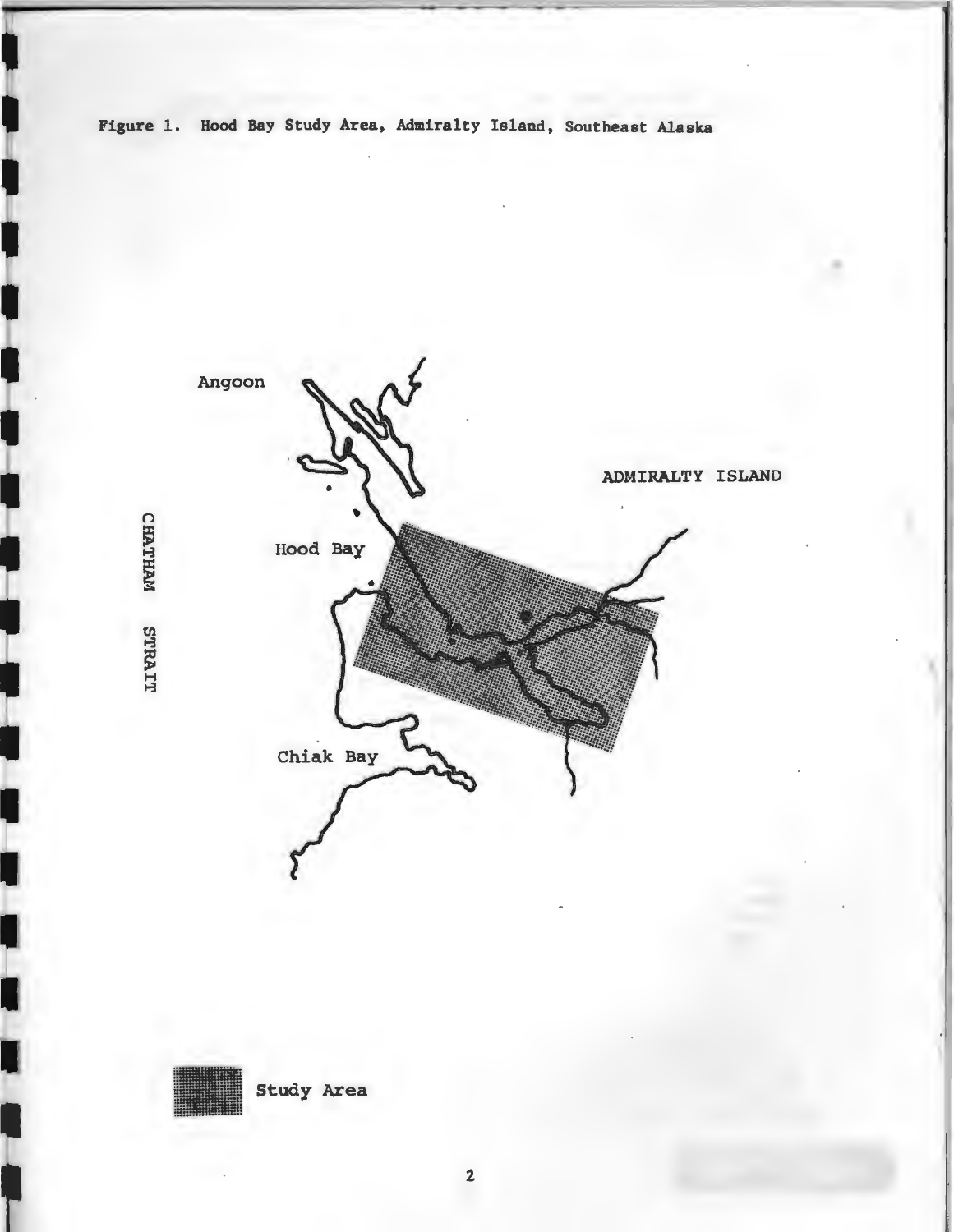Capture techniques were tested and it was found that Aldrich foot snares worked sufficiently well to use as the capture technique (Wood 1973). .

## **OBJECTIVES**

To determine the density, productivity and sex and age composition of the brown bear population in the Hood Bay drainage on Admiralty Island and to measure movements of these bears within and. between the Hood Bay drainage and adjacent drainages.

## PROCEDURES

## Fall Tagging

Aldrich foot snares were used late in the summers of 1972, 1973 and 1974 to capture bears in Hood Bay for marking and life history information. Trapping procedures remained much the same throughout the study and involved trail sets along the three main salmon streams in Hood Bay. Between 10 and 18 snares were generally kept working at any given time by two men.

Trapped bears were immobilized using drugs~ dosages and procedures established by Glenn (1971).

All bears captured were ear-tagged and tattooed and in some cases identification collars were used (Wood 1973). Colored nylon Jumbo Rototags were used - white for males and yellow for females. In 1972 a Ketchum-Tamper-Proof metal cattle ear tag was used in place of one of the rototags on each bear. Holes were punched in the ears for ease of inserting the rototags. This lessened the strain placed on both the ears and the tags. Three-inch squares of colored Saflag material were placed under the rototags on the backs of the ears to aid in identifying individual bears during spring observation periods.

Bears were tattooed on both a lip and the groin with a Spaulding Fieldmaster electric tattooer.

Collars of either nylon or propylene rope were placed on most bears captured in 1972. Numbered Nasco-Flex nylon cattle·markers were used in pendant fashion from the rope collars.

Standard body measurements were taken, a PM tooth was extracted for aging purposes and actual weights were taken from most bears caught in 1973 and 1974. Bears were weighed with a 500-pound capacity Hanson Viking scale and block and tackle gear. Prior to 1973 weights were estimated.

## Spring Observations

Bears were observed in Hood Bay during late May and early June 1973, 1974 and 1975. Simultaneous observations were made in Pybus and Gambier Bays in spring 1973. Beaches were patrolled by skiff and bears generally located with binoculars. To a lesser extent, a foot approach was made to within 100 yards, if possible, and observing was done through a 20X spotting scope.

f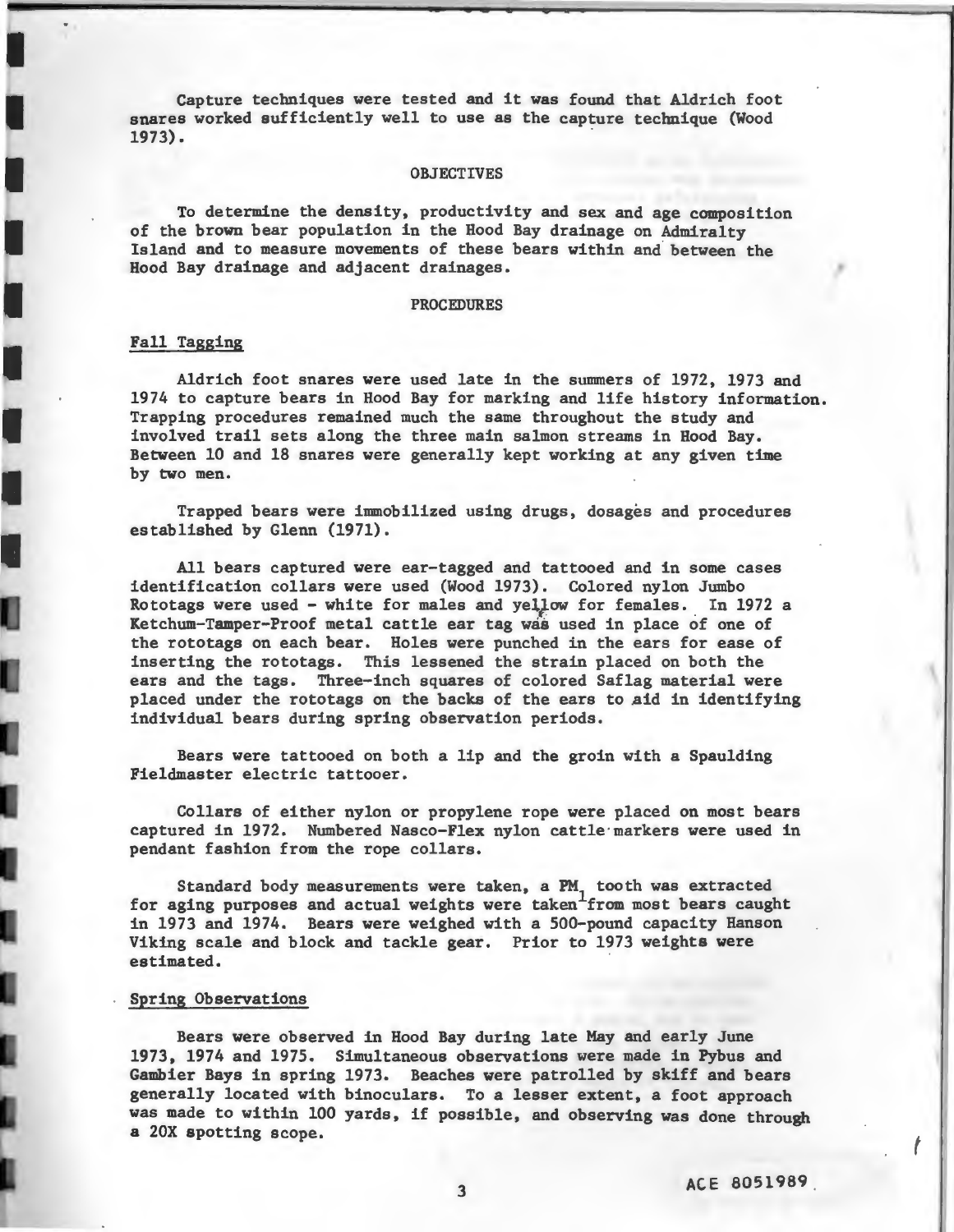Most observing was done between late morning and dark with the majority of effort expended between 5:00 P.M. and 11:00 P.M.

Bears were observed until they could be identified as an individual or until the presence or absence of ear tags and/or collar was determined. Any characteristics such as color, rub marks or physical deformities that could help distinguish a bear from others were also recorded.

The minimum number of different bears seen includes only those we were sure we had not seen before.

#### FINDINGS

# Fall Capture Success

---------

I

I

I

The availability of bears along the three major salmon streams in Hood Bay throughout late summer varied considerably and appeared to be related to numbers of fish, water levels and possibly the loss of berries following frost. The fish runs in the two streams that run through the tideflats in the North Arm of the bay peak earlier and end several weeks before those in the stream in the South Arm. When the fish runs decline, the bears essentially abandon the creeks.

This 3-year trapping effort produced 38 bears, of which three were recaptures from previous years, in 543 trap-days or one bear for every 14.3 trap-days (Table 1). The most successful year was 1973 when 12 bears were caught in 80 trap-days for a ratio of one bear/6.7 trap-days.

|                        |           | North Arm |           | South Arm                 |  |
|------------------------|-----------|-----------|-----------|---------------------------|--|
| Date                   | Trap-Days | No. Bears | Trap-Days | No. Bears                 |  |
| Sept. 2-27, 1972       | 181       |           | 108       |                           |  |
| Sept. 9-24, 1973       | 35        |           | 45        |                           |  |
| Aug. 30-Sept. 14, 1974 | 123       | <b>7*</b> |           | $\mathbf{I}^{\star\star}$ |  |
| 3-Year Total           | 339       | 22        | 204       | 16                        |  |

Table 1. Trapping success, Hood Bay 1972-1974.

\* Includes two recaptures from previous year

\*\* Recapture from previous year

An additional eight bears were captured during the 1971-72 work on developing capture methods (Wood 1973) and are included in this report.

## Marking Success

The most permanent marking technique was the groin tattoo applied with a Spaulding Fieldmaster electric tattoo machine. Groin tattoos remained clearly legible in six returns (maximum 3 years) and in one case the tattoo was easily readable after the hide was tanned. The groin tattoos were hard to locate on bears taken by hunters, however, and unless a thorough search was made the tattoos could be missed.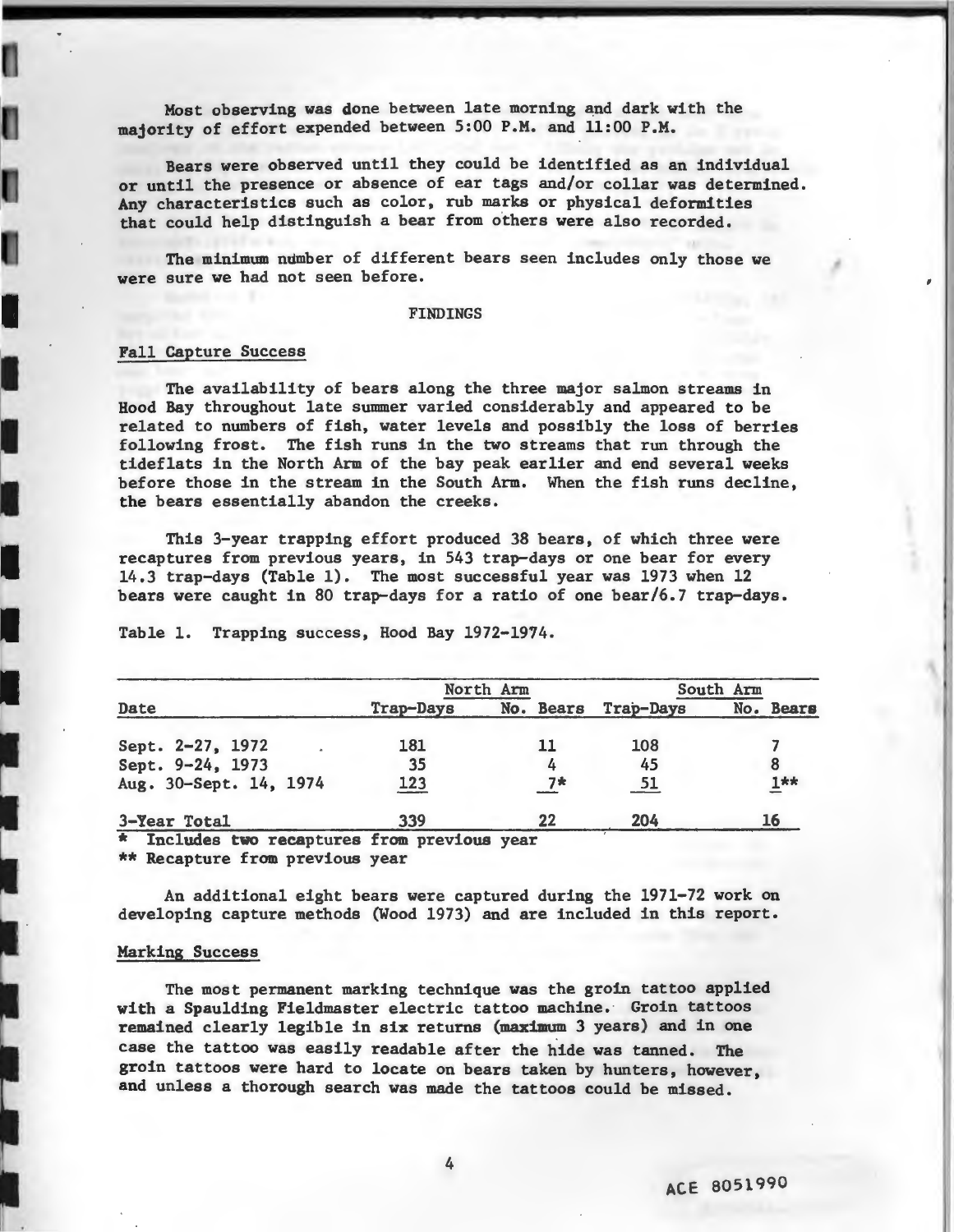Lip tattoos proved to be fairly permanent and although they were readable on all hunter kills and recaptures after periods up to 3 years, sections of the tattoo number had faded out. Likely the problem was in applying the tattoo, and if care was taken to fill in the number completely during initial application the problem might be corrected.

Nylon Jumbo Rototags were used on all bears except those tagged in September 1972 when one rototag and one Ketchum-Tamper-Proof metal cattle tag were used.

Based on the returns obtained from recaptures and hunter kills, it<br>appeared that rototags worked much better than the metal cattle tags.<br>Retention was better, ears appeared in better condition and visibility appeared that rototags worked much better than the metal cattle tags. Retention was better, ears appeared in better condition and visibility of rototags was much better. None of the rototags were lost although Or recocags was made better. None of the recocags were rost affined in<br>tagging and recovery was 23 months and the longest period was 58 months.

Holes were punched in the ears prior to tagging to lessen the stress on both tags and ears in an attempt to eliminate breakage of the tagging to stress on both tags and ears in an attempt to eliminate breakage of the tag ends. Three-inch squares of Saflag remained visible for about 9 months, or through the following observation period, but were generally gone or badly worn after 12 months. The Saflag, while present, was an excellent aid in identifying individuals and could, in'some cases, be seen from over a mile with the aid of a 20X spotting scope.

> Nylon rope collars with hanging numbered pendants were also used as an aid in identifying bears but were not successful. The Nasco-Flex nylon pendants seemed to fade badly and were difficult to read from a distance greater than 100 yards. In addition, one collared bear which was recovered had lost considerable hair and had an open wound caused by the collar.

Development of a collar suitable for identifying individual bears from the ground at distances up to 300 yards would be highly beneficial to observations conducted under these conditions.

## Spring Observations

..

I

I

I

I

•

I

I

Observation of bears utilizing beach areas in early spring was relatively easy in Hood Bay. Beaches are fairly straight, lacking the pockets and small bays found in the two other areas where observations were made.

The number of hunting parties present created problems by keeping bears off the beaches and excluding some of the better areas from our observations.

It was usually possible to approach within 200 yards of most bears and presence or absence of ear tags could be detected at this distance. It was sometimes necessary to observe a bear for up to one-half hour before the bear could be classed as tagged or untagged. Tags were most readily visible from behind the bear when its head was lowered, as hair in front of the ears usually covered the tags completely.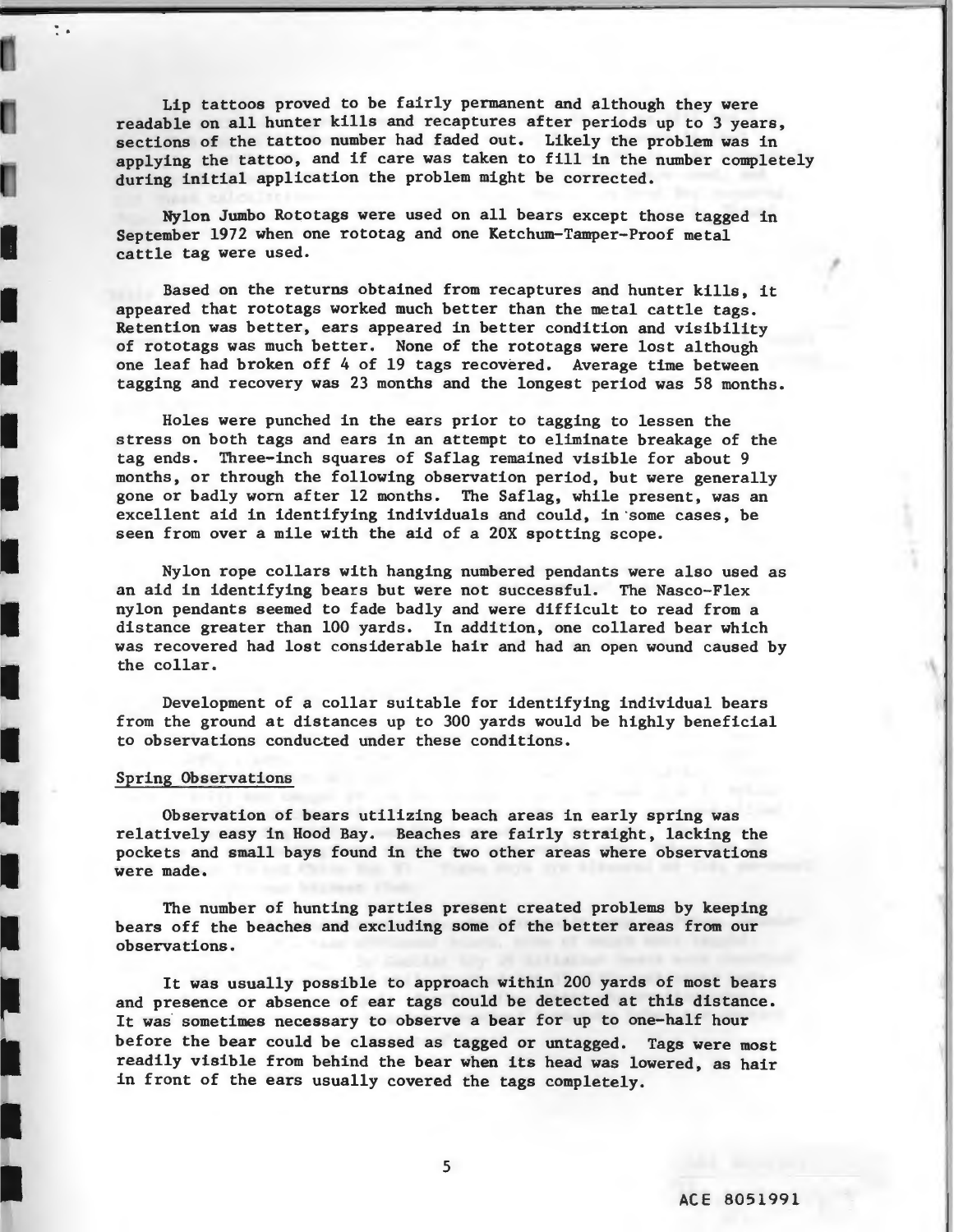The ratio of tagged to untagged bears was 1 to 3.1 in 1973 and 1 to 1 in 1974 and 1975. Maximum numbers of tagged bears present in 1973 were 25, in 1974, 35, and in 1975, 36 (Table 2, Appendix I). No allowances for mortality other than actual returns of tagged bears were used, and for these calculations it was assumed no movement from Hood Bay occurred. Population estimates based upon tagged/untagged ratios were 104, 70 and 72 bears for 1973, 1974 and 1975, respectively.

Date No. Obs. Total Bears Numbers of Different Bears Tagged Untagged Unk. Total Max.# Tagged Bears Present June 3-10, 1973 47 88 7 22 2 31 25 May 24-June 4, 1974 87 152 13 13 6 32 35 May 22-June 4, 1975 41 77 5 5 9 19 36

Table 2. Brown bear observations, Hood Bay, 1973 - 1975.

The numbers of tagged bears observed over the 3-year period represented· 26 percent of the tagged bears that possibly remained alive.

Using the minimum number of different bears observed in each of the 3 years, 30 percent of the estimated population was observed in 1973, 46 percent in 1974 and 26 percent in 1975.

## Movements

I

Indications point to only a small amount of movement out of Hood Bay. Eight tagged bears were taken by hunters and one was found dead since tagging started and only one has been outside of Hood Bay. This bear (23-72) was tagged in the North Arm of Hood Bay and shot in Pybus Bay, a minimum distance of 4.5 miles away. Total bears reported killed in Hood Bay during 1973-75 was 15 (from sealing records). The bear · harvest in surrounding bays during the same period was: Pybus Bay 20, Gambier Bay 14 and Chiak Bay 17. These bays are situated so that movement could easily occur between them.

In June 1973 observations were simultaneously made in Pybus, Gambier and Hood Bays. Fourteen different bears, none of which were tagged, were seen in Pybus Bay. In Gambier Bay 29 different bears were observed (none of which were tagged) while in Hood Bay 31 different bears were seen, 7 of which were tagged. Shortly after these observations were made a report of a tagged bear was received from both Pybus and Gambier Bays from a temporary protection officer.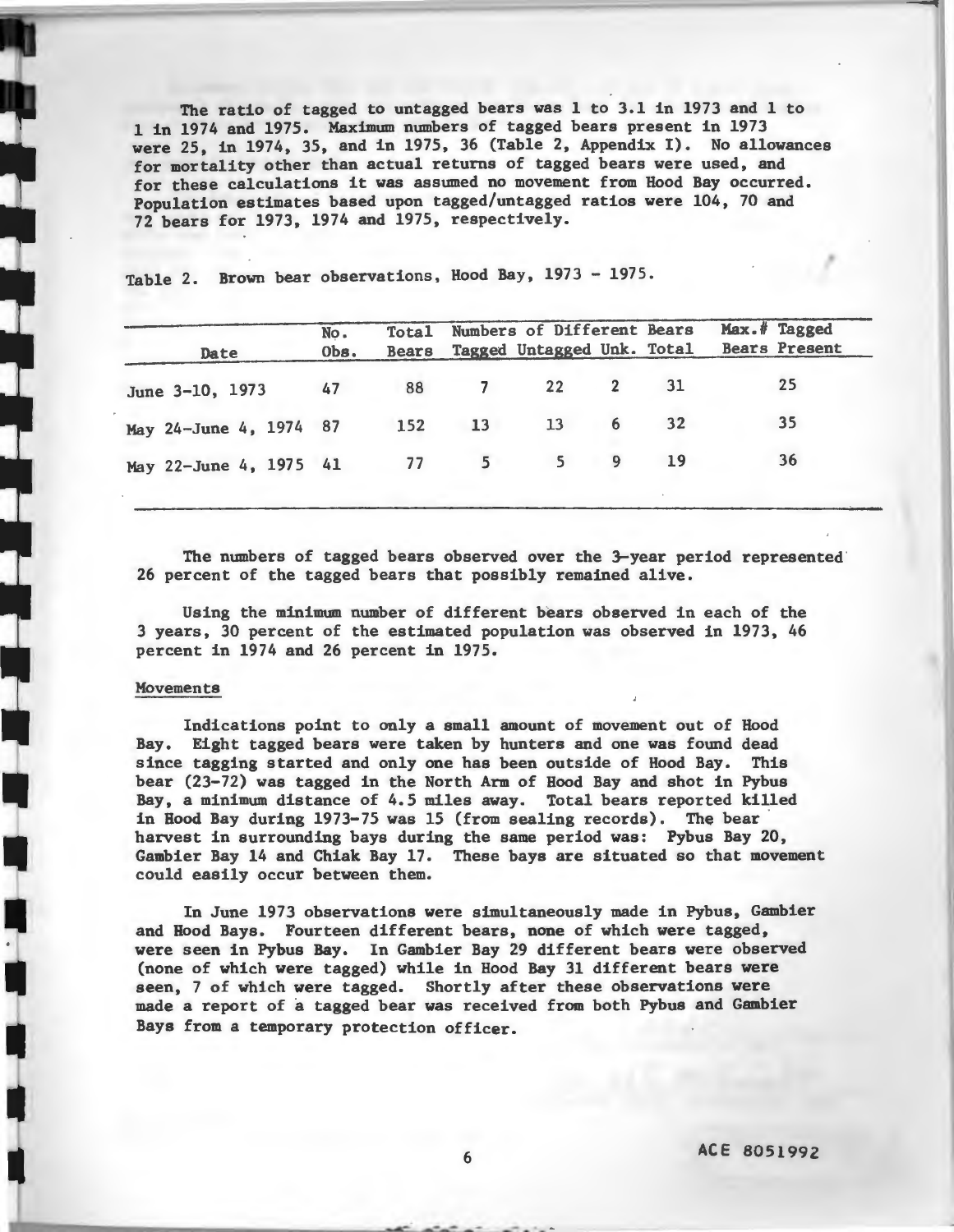Movement within Hood Bay was fairly limited. and for 19 established movements within the bay. the average was 3.1 miles. The longest movements were 7 miles by an adult boar and an adult sow.

#### Sex and Age Composition

The sex ratio of 44 bears captured was 48 males: 100 females. The sex ratio of .18 bears under 3.5 years of age was 125 males:lOO females while the ratio of tagged bears older than 3.5 years was 18 males: 100 females. The sample size is small and the above figures are presented with the assumption that trapped bears were representative of the population. The ages used are from processed teeth but teeth from Southeastern bears are difficult to read and cannot be accurately read to the year. It is believed. however. that in most cases an age can be assigned which will be within one year of the true age.

### Weights

 $\blacksquare$ 

Prior to September 1973 weights of captured bears were estimated while most of those caught in 1973 and 1974 were weighed using a 500 pound capacity Hanson Viking scale. The largest bear weighed was a 500 lb. 12.8-year-old sow. This bear was recaptured the following year, while accompanied by two 0.8-year-old cubs, and weighed 315 lbs. No adult boars were captured during the period when bears were weighed. Six sows between 9.8 and 15.8 years of age, all accompanied by cubs, averaged 319 lbs. The range was 250 to 390 lbs. Four cubs-of-the-year were weighed, one was a single female and weighed 95 lbs. while the other three were two males and one female from different sets of twins and weighed between 56 and 70 lbs.

Appendix I provides ages, weights and other tagging data for the bears tagged in Hood Bay.

### ACKNOWLEDGEMENTS

Sincere thanks are extended to all of the following who contributed in various way to this study: Harry Merriam. Loyal Johnson, Jack Aldrich, Jack Alexander, Alan Courtright. Dave Johnson and Dave Zimmerman.

#### LITERATURE CITED

Glenn, L.P. 1971. Report on 1970 brown bear studies. Alaska Fed. Aid in Wildl. Rest. Rep. Proj. W-17-2 and W-17-3. Jobs 4.1R, 4.2R, 4.3R and 4.4R.

Wood, R.E. 1973. Southeastern brown bear studies. Alaska Fed. Aid in Wildl. Rest. Rep. Proj.  $W-17-4$ . Job 4.5R.

PREPARED BY:

Robert E. Wood

SUBMITTED BY:

Robert Pegau Regional Research/Management Coordinator

**APPROVED BY:** Game Biologist **receives rector**, Division of Game \ MCC

Research Chief, Division of Game

I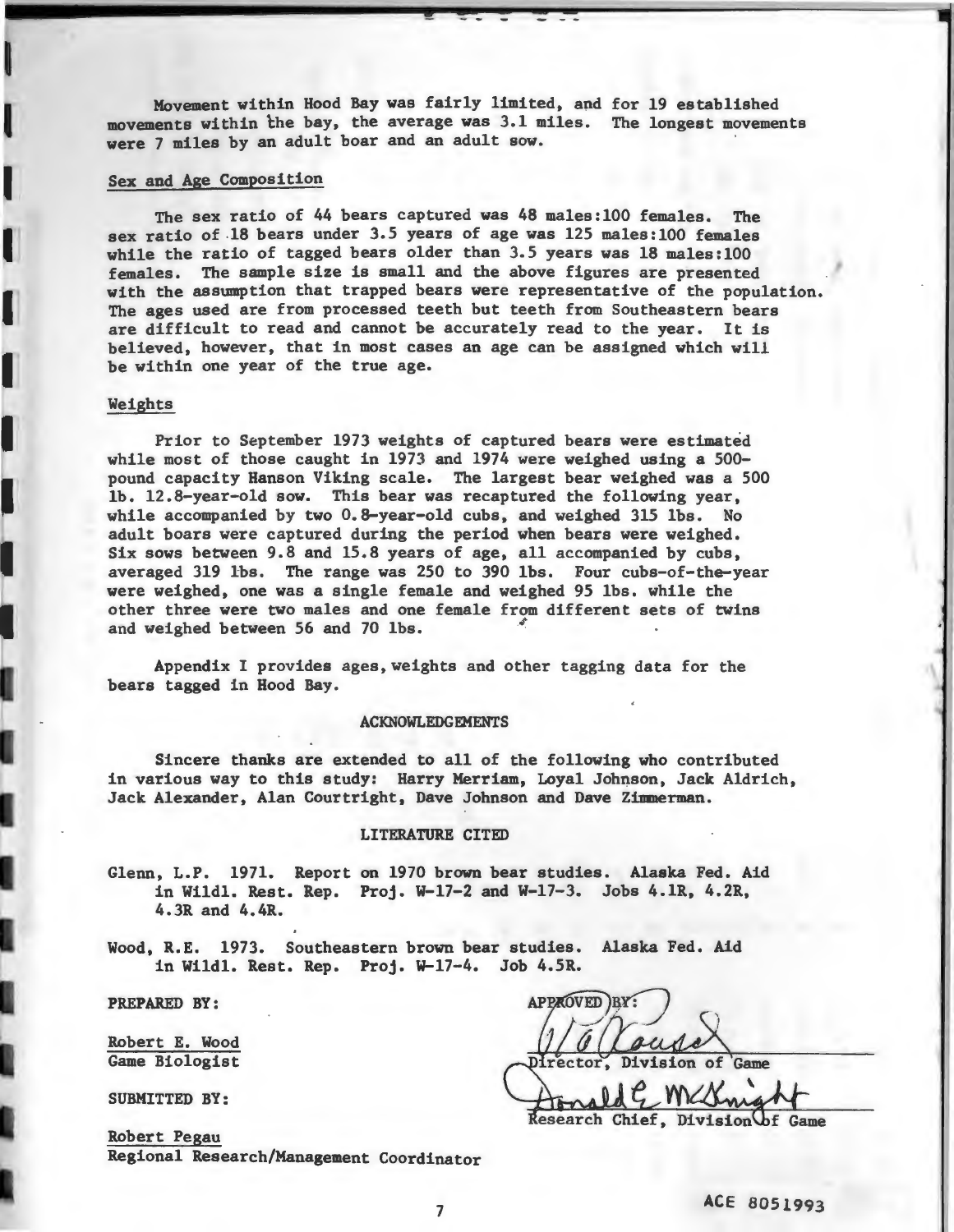Appendix I. Tagging Data for Brown Bears, Caught in Hood Bay, 1971 - 1974

 $\overline{\phantom{a}}$  .

n

O

ŋ

O

I

| Bear                            | 001                                       | 002                                | 003                                        | 004                                                             |                                                  | 005 | 006                                 | 007                                                                                  | 008                                  | $09 - 72$        | $10 - 72$                 | $11 - 72$           | $12 - 72$                                  | $13 - 72$                           | $14 - 72$                   | $15 - 72$                     | $16 - 72$               | $17 - 72$                                   | $18 - 72$     |
|---------------------------------|-------------------------------------------|------------------------------------|--------------------------------------------|-----------------------------------------------------------------|--------------------------------------------------|-----|-------------------------------------|--------------------------------------------------------------------------------------|--------------------------------------|------------------|---------------------------|---------------------|--------------------------------------------|-------------------------------------|-----------------------------|-------------------------------|-------------------------|---------------------------------------------|---------------|
| Capture<br>Date                 | 6/7/71                                    | 6/9/71                             |                                            | 8/28/71<br>6/19/72<br>9/1/71                                    | 6/11/72                                          |     | 6/17/72                             | 6/19/72<br>9/6/74                                                                    | 6/21/72                              | 9/7/72           | 9/9/72                    | 9/12/72             | 9/12/72                                    | 9/13/72                             | 9/13/72                     | 9/14/72                       | 9/15/72                 | 9/19/72                                     | 9/9/72        |
| .Sex.                           | ſ.                                        | Ŀ,                                 |                                            | ľщ.                                                             |                                                  | Σ   | ĵ۳,                                 | ſ.<br>f»                                                                             | Σ                                    | N                | ĵ۳,                       | $\mathbf{L}_1$      | N                                          | ſщ.                                 | 匞                           | Σ                             | Ń                       | ſц,                                         |               |
| Age                             | 10.5                                      | m<br>13.                           | $3.8*$                                     | $4.8*$<br>2.8                                                   |                                                  |     | 9.5                                 |                                                                                      |                                      | 2.8              | $2.8*$                    | 12.8                | 12.8                                       | 5.8                                 |                             | 2.8                           | $6.8 +$                 |                                             | $1.8*$        |
| Meas.<br>$\bullet$              |                                           |                                    |                                            |                                                                 |                                                  |     |                                     | 320                                                                                  |                                      |                  |                           |                     |                                            |                                     |                             |                               |                         |                                             |               |
| ٠<br>Est<br>Weight<br>$\bullet$ | 275                                       | 350                                | 200                                        | 2000                                                            | 400                                              |     | 300                                 | 200                                                                                  | 150                                  | 200              | 150                       | 350                 | 700                                        | 300                                 | 175                         | 150                           | 550                     |                                             | 100           |
| Tattoo                          | 001                                       | 002                                | 003                                        | 0024                                                            | 005                                              |     | <b>ADFG6</b>                        | 007<br>007                                                                           | <b>ADFG8</b>                         | ł                | $010**$                   | $11 - 72$           | $12 - 72$                                  | $13 - 72$                           | $14 - 72$                   | $15 - 72$                     | $16 - 72$               | $17 - 72$                                   | $18 - 72$     |
| Ear<br>Right                    | $\blacksquare$<br>Roto<br>$\ddot{ }$      | 3<br>Roto<br>$\blacktriangleright$ | $\bullet$<br>Roto<br>$\blacktriangleright$ | ۰<br>$\overline{ }$<br>Roto<br>Roto<br>$\triangleright$<br>Y    | $\mathrel{\blacksquare}$<br>Roto<br>$\mathbf{z}$ |     | 10<br>Roto<br>$\blacktriangleright$ | $\mathbf{1}$<br>43<br>Roto<br>Roto<br>$\blacktriangleright$<br>$\blacktriangleright$ | 4<br>Roto<br>$\overline{\mathbf{z}}$ | 5<br>W Roto      | 2114<br>Meta <sub>1</sub> | 2116<br>Metal       | $\circ$<br>Roto<br>$\overline{\mathbf{z}}$ | 14<br>Roto<br>$\blacktriangleright$ | Roto 15<br>$\triangleright$ | $\mathbf{1}$<br>W Roto        | 2121<br>Metal           | $\overline{17}$<br>Roto<br>$\triangleright$ | 2115<br>Meta1 |
| Left<br>Tags                    | 2<br><b>Roto</b><br>$\blacktriangleright$ | 4<br>Roto<br>$\triangleright$      | S<br>Roto<br>$\blacktriangleright$         | 100<br>Roto<br>Roto<br>$\rightarrow$                            | 2<br>Roto<br>E                                   |     | G<br>Roto<br>$\blacktriangleright$  | 12<br>42<br>Roto<br>Roto<br>$\triangleright$<br>$\blacktriangleright$                | S<br>W Roto                          | Metal 2112       | None                      | W Roto 13           | 2117<br>Meta <sub>1</sub>                  | 2118<br>Meta <sub>1</sub>           | 2119<br>Metal               | 2120<br>Meta <sub>1</sub>     | 12<br>W Roto            | 2122<br>Meta <sub>1</sub>                   | W Roto 7      |
| Location                        | So.Arm<br>Corner<br>$N \cdot M$ .         | So.Arm<br>Corner<br>S.W.           | Arm<br>Cabin Cr., So.                      | 5/8/76<br>Arm<br>No. Side So. Arm<br>Cabin Cr., So. Arm<br>Side | 5/20/75<br>So. Arm<br>Head,                      |     | Bay<br>Pt., Hood<br>House           | Cabin Point, Hood Bay<br>North Arm<br>Head,                                          | So. Arm<br>S.W. Corner,              | Arm<br>Head, No. | Arm<br>No.<br>Head,       | Arm<br>No.<br>Head, | 5/21/74<br>Arm<br>No.<br>Head,             | 5/30/75<br>Cabin Cr., So. Arm       | Arm<br>No.<br>Head,         | 9/7/73<br>Arm<br>No.<br>Head, | Arm<br>Cr.350.<br>Cabin | Arm<br>No.<br>Head,                         | Head,         |

 $\mathcal{A}$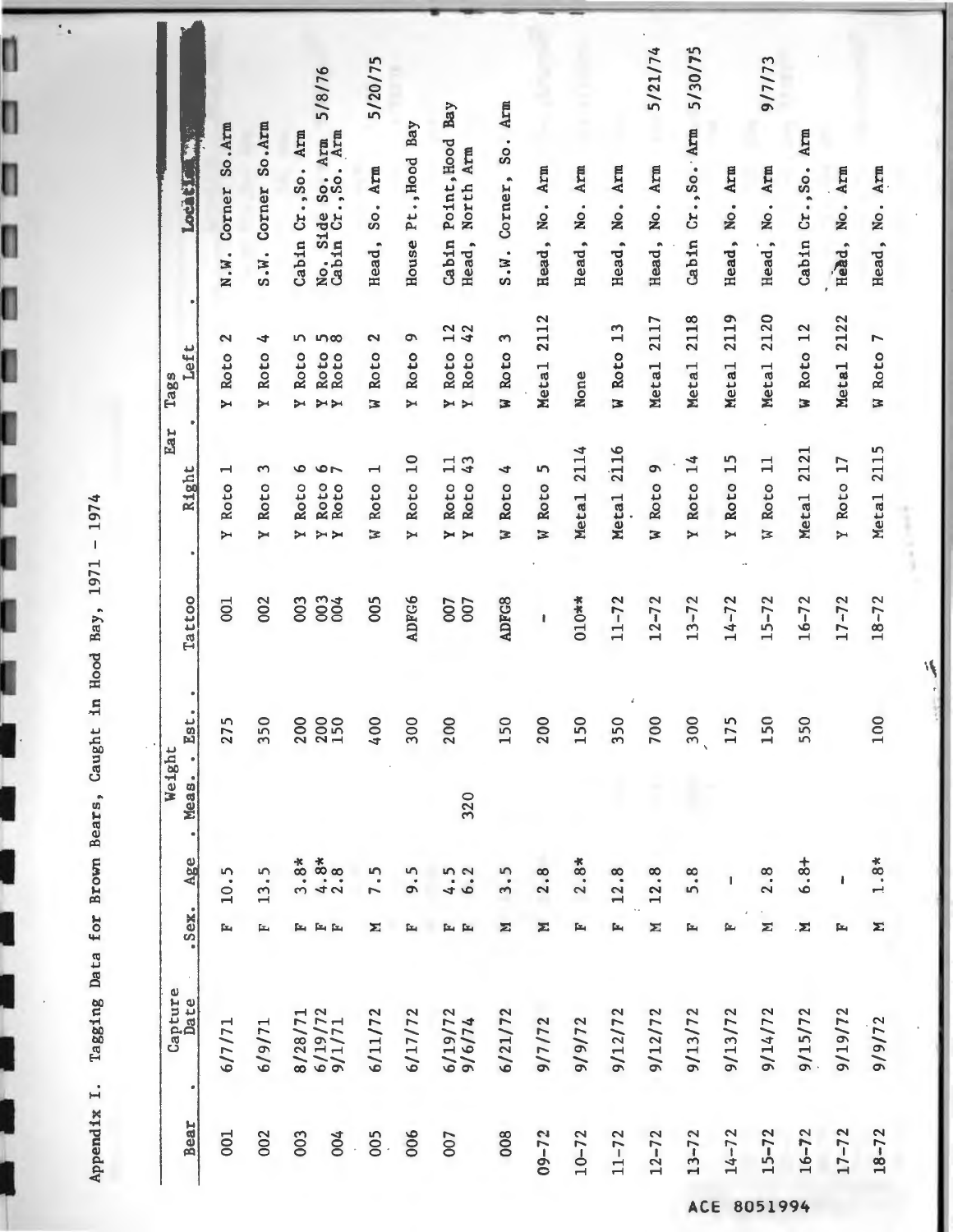Appendix I. Tagging Data for Brown Bears, Caught in Hood Bay 1971 - 1974 (continued)

 $\ddot{\cdot}$ 

ſ

I

I

ı

| Bear                 | Date               |     | Sex. Age . Meas. | Weight     | Est.           | Tattoo                 | Ear<br>Right<br>۳                          | Left<br>Tags                                               | <b>KIIL Date</b><br>おもの きかん すいこく<br>Location                              |
|----------------------|--------------------|-----|------------------|------------|----------------|------------------------|--------------------------------------------|------------------------------------------------------------|---------------------------------------------------------------------------|
| $19 - 72$            | 9/20/72            |     | 16.8             |            | 300            | $19 - 72$              | Metal 2123                                 | Y Roto 16                                                  | Cabin Cr., So. Arm                                                        |
| $20 - 72$            | 9/21/72            | ſz, |                  |            | 125            | $20 - 72$              | 2124<br>Meta <sub>1</sub>                  | Y Roto 18                                                  | Cabin Cr., So. Arm                                                        |
| $21 - 72$            | 9/21/72            | Σ   | 3.8              |            | 200            | $21 - 72$              | 2125<br>Meta <sub>1</sub>                  | 15<br>W Roto                                               | $9/26/72$ $\frac{1}{ }$<br>Arm<br>No.<br>Head,                            |
| $22 - 72$            | 9/22/72            |     | 6.8              |            | 500            | $22 - 72$              | 2126<br><b>Metal</b>                       | Roto 13<br>$\blacktriangleright$                           | Arm<br>No.<br>Head,                                                       |
| $23 - 72$            | 9/24/72            |     |                  |            | 300            | $23 - 72$              | Metal 2127                                 | Y Roto 20                                                  | 5/28/76<br>Arm<br>No.<br>Head,                                            |
| $24 - 72$            | 9/26/72            | Σ   | 0.8              |            | 45             | $24 - 72$              | W Roto 16                                  | Metal 2128                                                 | Arm<br>So.<br>Cabin Cr.,                                                  |
| $25 - 72$            | 9/26/72            | ſz, | 0.8              |            | 45             | $25 - 72$              | ÷<br>Y Roto 21                             | Metal 2129                                                 | Arm<br>$\overline{\text{S}}\text{o}$ .<br>Cabin Cr.,                      |
| $26 - 72$            | 9/26/72            |     | 10.8             |            | 350            | $26 - 72$              | 22<br>Roto<br>$\blacktriangleright$        | Metal 2130                                                 | Arm<br>$S_{\rm O}$ .<br>$c_{r}$ .,<br>Cabin                               |
| $27 - 73$            | 9/12/73            | Ľ   | $14.8+$          |            | 400            | $27 - 73$              | 24<br>Roto<br>$\blacktriangleright$        | 23<br>Y Roto                                               | $10/3/74^{2/3}$<br>Arm<br>$\overline{\text{S}}\text{o}$ .<br>Cr.<br>Cabin |
| $28 - 73$            | 9/12/73            | Σ   | 13.8             |            | 600            | $28 - 73$              | 17<br>Roto<br>Þ                            | 18<br>Roto<br>Þ                                            | 5/13/75<br>Arm<br>$\overline{\text{S}}\text{o}$ .<br>cr.,<br>Cabin        |
| $29 - 73$            | 9/13/73            | ſz, | 14.8             | 290        | $\mathfrak{c}$ | $29 - 73$              | 26<br>Roto<br>$\blacktriangleright$        | Y Roto 25                                                  | Arm<br>$\overline{\text{S}}\text{o}$ .<br>Cabin Cr.,                      |
| $30 - 73$            | 9/13/73            | ſ×, | 0.3              | 65         |                | $30 - 73$              | 28<br>Roto<br>$\triangleright$             | 27<br>Y Roto                                               | Arm<br>50.<br>Cabin Cr.,                                                  |
| $31 - 73$<br>ACE     | 9/13/73<br>9/12/74 |     | $12.8$<br>$13.8$ | 500<br>315 |                | $31 - 73$<br>$31 - 73$ | 20<br>52<br>Roto<br>Roto<br>3 <sub>M</sub> | $19$<br>$51$<br>Roto<br>Roto<br>Þ<br>$\blacktriangleright$ | Arm<br>Arm<br>So.<br>Cr., So.<br>cr.,<br>Cabin<br>Cabin                   |
| $32 - 73$            | 9/16/73            | X.  | 0.5              | 70         |                | $32 - 73$              | 21<br>W Roto                               | 22<br>Roto<br>Þ                                            | Arm<br>$\mathsf{S}\circ\mathsf{.}$<br>Cabin Cr.,                          |
| $33 - 73$<br>8051995 | 9/17/73            |     | 3.8              | 200        |                | $33 - 73$              | 35<br>Roto<br>$\blacktriangleright$        | 34<br>Roto<br>$\blacktriangleright$                        | Arm 5/28/75<br>$S_{\rm O}$ .<br>Cr.<br>Cabin                              |
| $34 - 73$            | 9/17/73            | Σ   | 1.8              | 150        |                | $34 - 73$              | W Roto 24                                  | 23<br>Roto<br>E                                            | Arm<br><b>So.</b><br>$c_{x}$ .,<br>urquo-                                 |
| $35 - 73$            | 9/17/73            | ſ.  | 15.8             | 345        |                | Shot                   | Not tagged                                 | ł                                                          | Cabin Cr., So. Arm $9/17/73^{2/7}$                                        |
| $36 - 73$            | 9/20/73            | Σ   | 1.8              | 220        |                | $36 - 73$              | W Roto 26                                  | W Roto 25                                                  | Head, No. Arm<br>مهنوة                                                    |